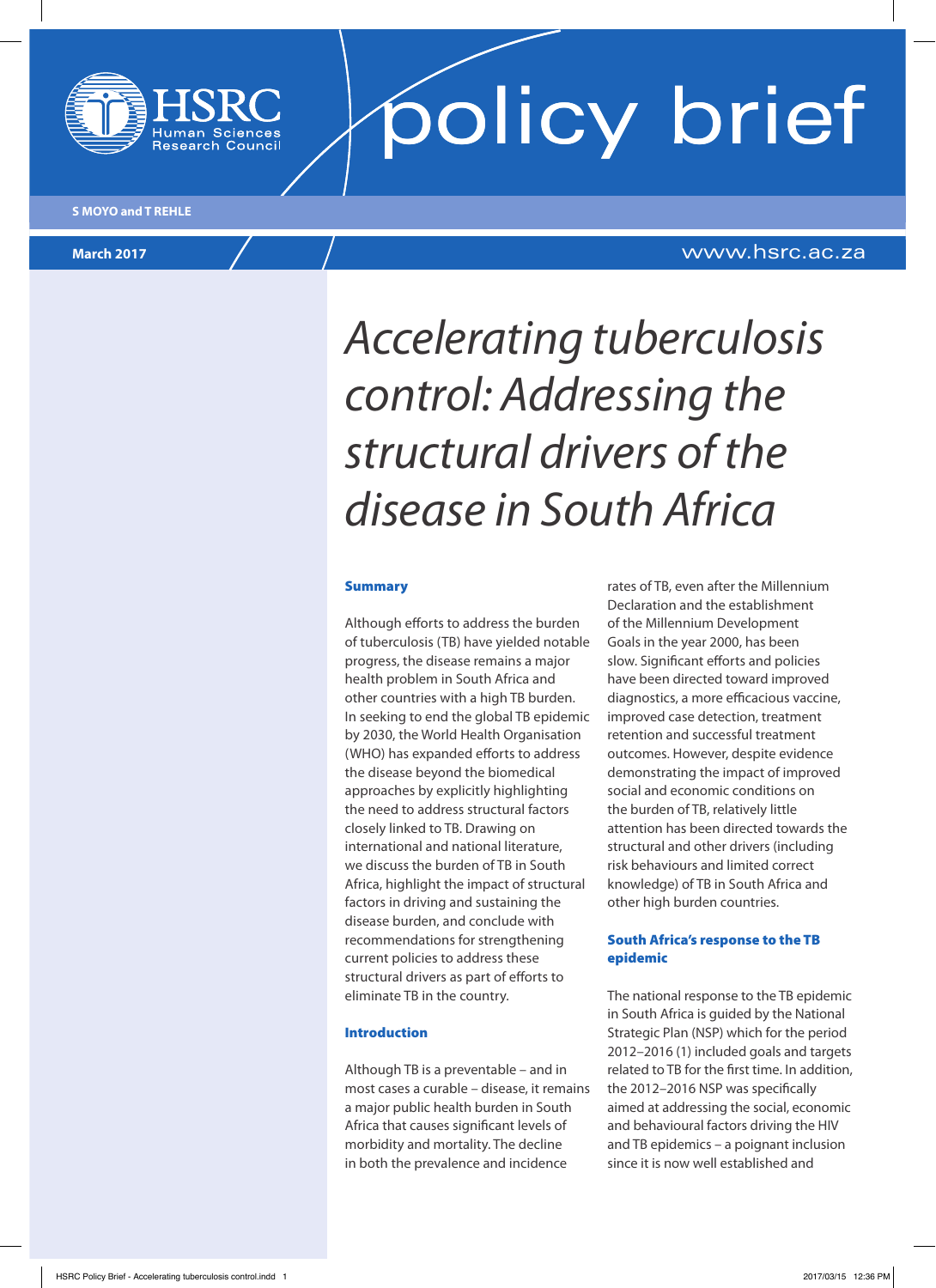accepted that without addressing these structural drivers, the optimisation of current tools and the invention of new ones (in the absence of a protective TB vaccine) will not succeed in controlling the TB epidemic (2 & 3). Furthermore, the acknowledgement in the National Development Plan 2030 (NDP) (4) of poverty as a risk factor for disease provides a much needed framework for the practical and accelerated expansion of efforts to strengthen policy on the structural drivers of TB. This approach in the NDP is also aligned with the WHO's END TB Strategy (5) and the STOP TB Partnership's Global Plan to End TB 2016–2020 (3). The second pillar of the END TB Strategy includes a component addressing social protection, poverty alleviation and actions on other determinants of TB. The Global Plan to End TB also calls for investment in socio-economic actions to reduce the impact of TB on communities. Thus, while significant and notable progress has been made with regard to TB control in South Africa, failure to meet the TB-related targets for the period of the NSP (2012–2016) (1) indicates a need to strengthen and review the policies on TB (including those targeting the structural drivers of TB).

### The TB burden in South Africa

South Africa appears in all three of the recently published lists of high TB burden countries: the 30 high TB burden countries, the 30 high HIV/ TB burden countries and the 30 high multidrug resistant TB (MDR TB) burden countries (6 & 7). In 2014, there were an estimated 450 000 new TB cases in South Africa, which translates to an incidence rate of 834/100 000 population. A total of 318 193 cases were notified and prevalence was estimated at 696/100 000 population (8). In the same year nearly 96 000 people died from TB, with 75% of these deaths occurring in TB patients co-infected with HIV (8). Both TB incidence and mortality remained unchanged in 2015

(incidence 834/100 000 population and 98 000 TB deaths) (7). Notably, TB is a major cause of death among people in the economically active age groups in South Africa (9). In 2013, TB was the leading cause of mortality among young South Africans, with 10 962 TB deaths among youths aged 15 to 35 years (9). The number of documented laboratory confirmed cases of MDR TB has increased, partly due to improved diagnostics and recording but also due to the increasing direct transmission of resistant strains between individuals. In 2015, there were 19 613 and 1 024 laboratory confirmed cases of MDR TB and extensively drug resistant TB (XDR TB) respectively (7).

Figure 1 shows TB prevalence and incidence estimates in South Africa for the years 2009 to 2014. Although both prevalence and incidence have declined since 2009, the pace of decline has been slow. These slow gains mirror the global trend, with TB incidence estimated to have declined by only 1.5% per annum between 2000 and 2013 (10) – a rate that pushes the reality of eliminating TB far into the future. The reasons for the slow decline in the incidence of TB (10) include the high burden of HIV in the country, an overburdened

health system, patient factors that impede early diagnosis and successful treatment outcomes, and weaknesses in addressing the structural factors that increase the risk of acquisition of TB infection and development/progression to active TB disease in many South Africans.

Therefore, in seeking avenues to accelerate the gains against TB, there is a need to bolster efforts to expand TB control beyond the clinical and biomedical sphere (2 & 5 & 11) since it will not be possible to achieve the vision of a world with zero deaths and suffering from TB without addressing the structural drivers of the disease. These drivers are underpinned by poverty and thus mainly affect the poorest of the population, resulting in a large disease burden in this population group. In 2008, the poorest 20% of the South African population accounted for more than a third of the TB burden in the country (12). These factors drive and sustain the TB disease burden by (i) increasing exposure to the causative agent Mycobacterium tuberculosis (*M.tb)*, (ii) accelerating progression from infection to active disease and (iii) impeding access to care, adherence to treatment and retention in care.



**Figure 1:** TB prevalence and incidence estimates, South Africa 2009–2014

*Source: Data derived from global TB reports from 2010 to 2015*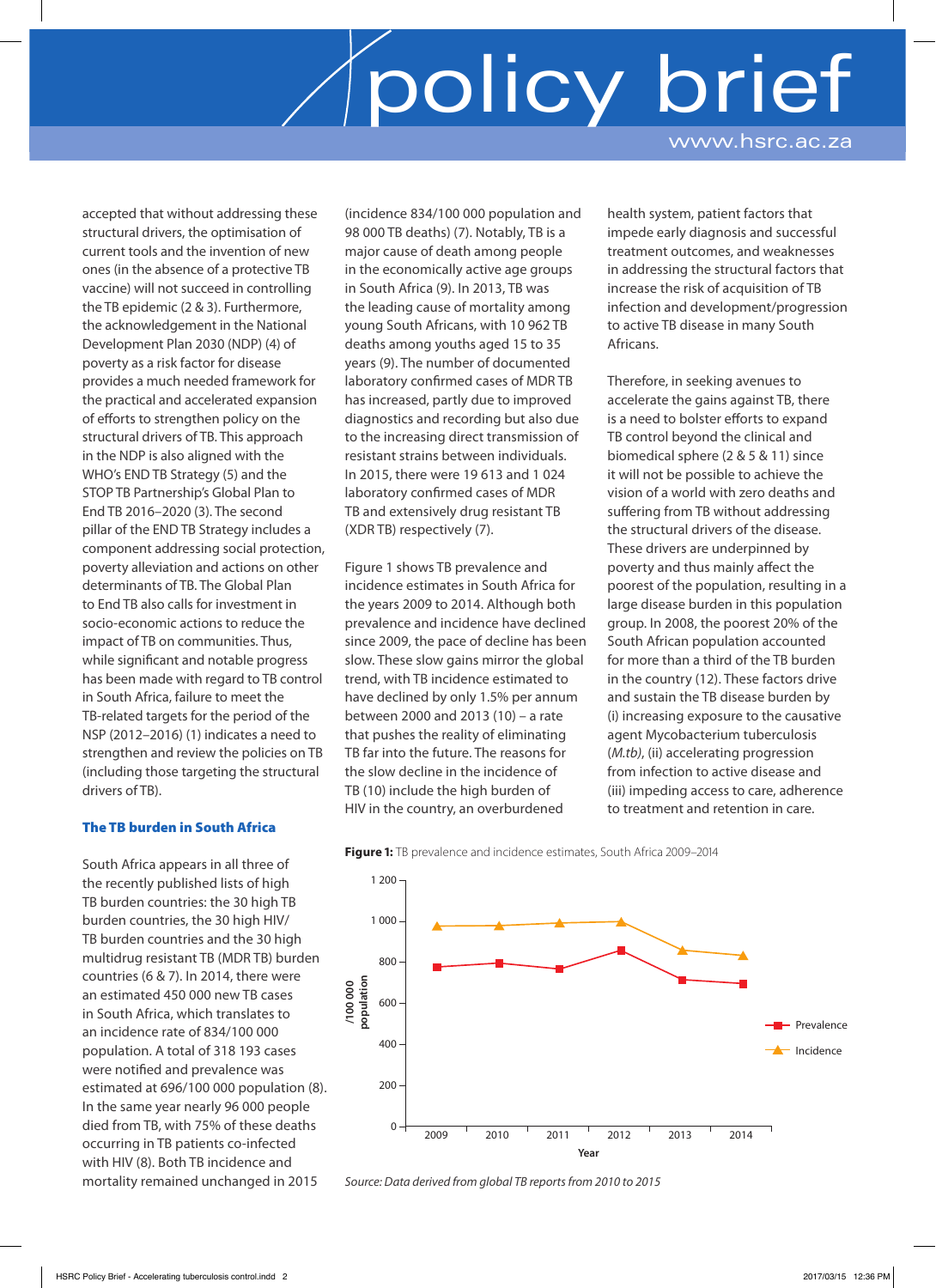### *Increased exposure to M.tb: The impact of crowding and poor ventilation*

*M.tb* is expelled into the air when an individual with untreated TB breathes, talks, coughs, sneezes and so on. The mycobacteria are inhaled into the lungs, where they are either cleared or contained by the immune system to remain dormant with the concerned individual developing latent tuberculosis infection. The dormant bacilli are re-activated under certain conditions, such as when immunity wanes, and the individual then develops active TB. The risk of exposure to *M.tb* is high in crowded and poorly ventilated settings. Both crowding and poor ventilation are common in many South African township communities. For example, Khayelitsha (one of the largest townships in Cape Town) is home to an estimated 400 000 people, 55% of whom live in informal dwellings (13). Furthermore, many homes in townships across the country are built of corrugated iron or cardboard material and have very small or no windows, thus limiting ventilation.

Crowding and poor ventilation are also experienced in modes of public transport (minibus taxis, buses and trains) used by the majority of South Africans on a daily basis. Andrews, Morrow and Wood (14) found that the transmission of TB infection is effectively sustained by the three main public transport modes (minibus taxis, buses and trains) used by South Africans. The annual risk of infection was the highest among minibus taxi commuters. This is a significant finding, since minibus taxis are one of the most commonly used modes of public transport.

In South Africa, the risk of exposure to and acquisition of *M.tb* are also particularly high in crowded settings because of the high numbers of undiagnosed cases in communities. South Africa is one of the 10 countries accounting for 74% of missed cases

(undiagnosed or not reported) globally (15). It is estimated that about 96 000 of all missed cases in 2013 were in South Africa (15). Undetected and untreated TB patients sustain the TB burden, with each infectious case estimated to infect between 11 and 22 people per year (16).

### *Progression from latent TB infection to active TB: The impact of HIV infection*

Since the late 1980s, the TB burden has been driven and exacerbated by the HIV epidemic in the country. HIV infection increases the risk of TB disease from a 5 to 10% lifetime risk to 5 to 15% per year (17) in the absence of antiretroviral therapy and Isoniazid preventive TB treatment. While HIV affects all segments of the population, data has shown that those in the lower socioeconomic bracket are most affected by HIV and are therefore at greater risk of TB (18). In 2012, individuals in households that reported 'not having enough money for basic things like food and clothes' had a higher HIV prevalence than those from households that had 'money for extra things such as holidays and luxury goods' (18).

## *Delayed case detection: The impact of limited financial resources and stigma*

Delays in seeking healthcare for TB means that individuals with TB continue to transmit *M.tb* for long periods before initiating treatment, causing infections in a notable number of other people who are then at risk of developing the disease. A number of structural factors contribute to poor and delayed case detection in South Africa, including lack of money to access healthcare facilities, limited knowledge about TB and stigmatisation of TB (19 & 20). Although TB treatment is free, the poorest individuals incur higher costs for diagnosis (19), including transport costs for the patient and the accompanying individual to get to a healthcare facility.

A Cape Town study evaluating barriers and enablers to early MDR TB diagnosis and treatment initiation found that while some patients knew the symptoms of TB, they did not attribute their own symptoms to TB (20). This suggests incorrect understanding and/ or purposeful minimisation or denial of TB symptoms, which in turn could be due to the stigma associated with TB.

Although TB has been part of human existence for a very long time, it is still a disease that is shrouded in stigma – which has been further magnified by the HIV stigma given the high levels of co-infection in South Africa. Stigma can contribute to delayed care seeking (21) and thus increase community transmission of TB. The stigma index survey conducted among people living with HIV in 2014 (22) showed that 36% of the respondents reported having been teased, insulted or sworn at because of their TB status and 41% reporting having been gossiped about because of their TB status. In addition, 27% of this population group reported internal feelings of stigmatisation (22).

### *Behavioural factors: Alcohol consumption and cigarette smoking*

Alcohol use has been shown to be a risk factor for TB. South Africa has one of the highest rates of alcohol consumption, with an estimated average per capita consumption of 11 litres of pure alcohol among adults (15 years and older) for the period 2008 to 2010 (23). The data also show high levels of alcohol use among TB patients (24). Alcohol use has been shown to increase the risk of loss from treatment among patients with MDR TB (25). Furthermore, drinking places can be sources of TB transmission: Munch et al. (26) showed a positive correlation between TB case load and the number of shebeens in an area. Tobacco smoking also increases the risk of TB (both the risk of being infected with *M.tb* and the risk of developing active TB) (27 & 28). With an estimated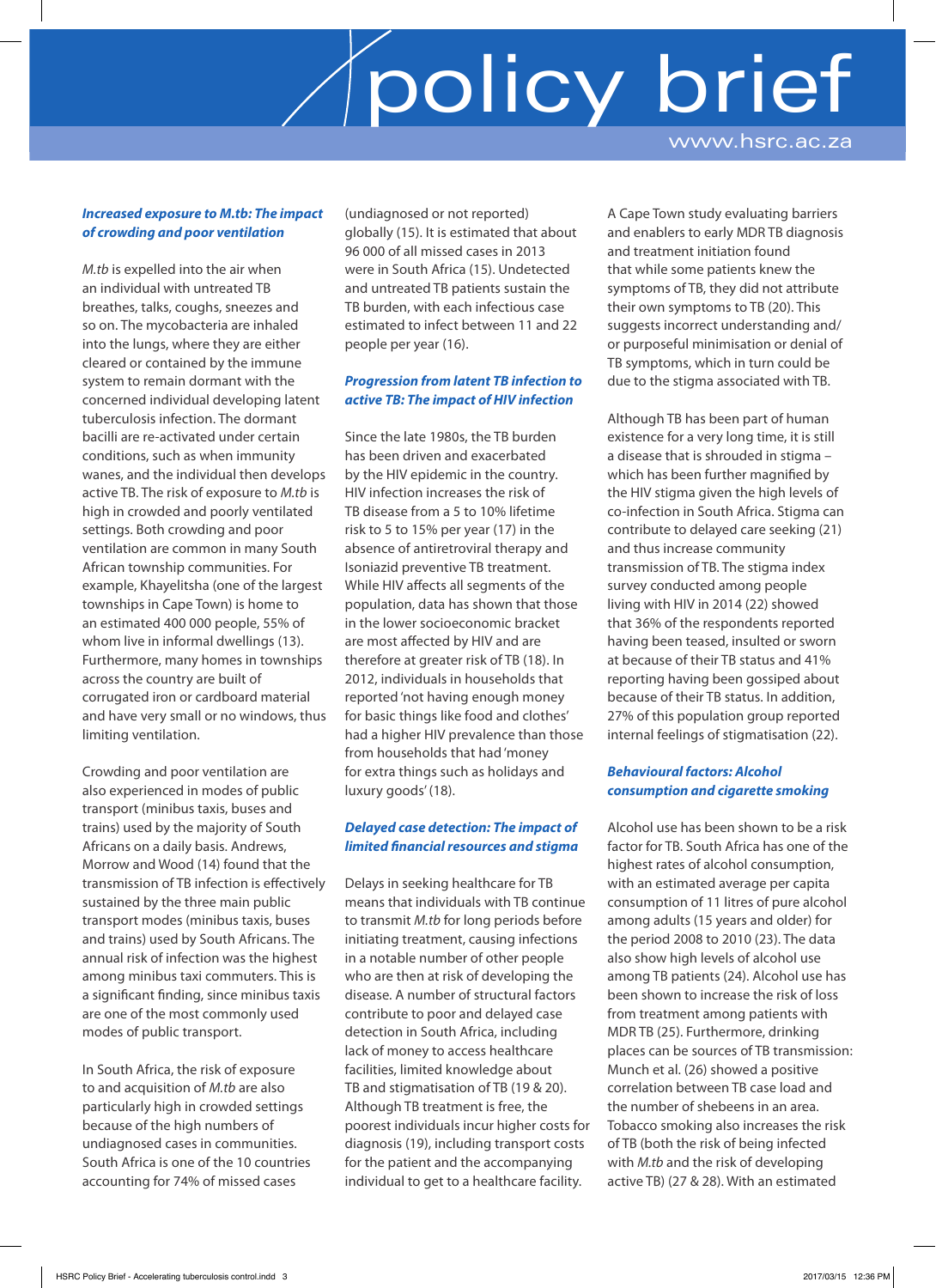17.6% of adults smoking tobacco products (29) in South Africa, smoking is also a significant contributor to the TB burden in the country.

#### *Addressing the structural drivers of TB*

In this context, it is encouraging that the NDP seeks to 'progressively improve TB prevention and cure' (2). The plan highlights the critical roles of crosssector collaborations to ensure that policies impacting the daily lives of South Africans support health. In the case of TB, this requires that policies are also directed at minimising the risk of acquiring TB, supporting access to care and attaining successful outcomes for TB patients. Therefore, the following policy recommendations are made.

#### Recommendations

*1. Strengthen and increase social protection for TB patients and their families in the short and long term.* In poor communities, economic support for patients assists in covering indirect costs such as transport costs to reach healthcare facilities and financial support for the family when the illness is associated with temporary or permanent loss of income. Without social protection, TB can worsen the poverty in families. This inevitably creates a vicious circle where the risk of TB (within the household and the community) can increase further. Providing social support in the form of temporary social grants to patients during TB treatment in South Africa is commendable.

Of concern, however, is the process to administer the grants to those who need them most. In a study on the economic burden of TB diagnosis and treatment in South Africa, Foster et al. (20) found that a low proportion of TB patients accessed the social grants for which they were eligible. Poor access to grants could be due to a number of factors, including patients not having the relevant documentation (birth certificates and identity documents), clinicians being overloaded and not having time to complete the necessary assessments and documents for the grants, and problems with the grant system itself since the grants are administered together with all other social grants (30). Current processes to reform the grants system (to increase efficiency and accuracy) are commended and a dedicated branch that will deal with TB-related support should be considered in the short term.

Recognising the context of TB in South Africa, efforts to address the burden should also include measures to support the livelihoods of patients and families in the long term. In rounds 7 and 10 of an analysis of economic support for HIV and TB grants, Ritcher et al. (31) found that with most TB grants, economic support was directed at supporting treatment and adherence only, with only a few grants also providing support 'to lessen the economic burden of the illness on the family.' This was in contrast to HIV grants, where economic and upliftment support was more common and is known to have made a notable difference in the lives of many individuals and families of people living with HIV (31).

*2. Mainstream accurate messages about TB.*

In a cross-sectional survey of adults ≥15 years, only about 20% knew at least three out of six TB symptoms (32). Limited and/ or incorrect knowledge about TB could be partly due to limited communication about TB (in contrast to HIV), messaging that uses language that might not be

easily accessible to the general public, and stigma. Sustained communication using simplified key messages could enhance accurate TB knowledge and encourage early presentation of suspects, and also impact on behaviours that drive transmission and poor treatment outcomes. Communication should also directly target behaviours that increase the risk of developing TB, including alcohol use and smoking which are very prevalent in South Africa. Other critical aspects to be targeted include actions to increase ventilation in homes and public spaces and good cough etiquette.

- *3. Address TB stigma.* The levels of stigma related to all forms of TB (with and without HIV) are unknown in South Africa. The existing data is only on HIVinfected individuals, who are a key population group at greater risk of TB and stigmatisation. There is, however, a need to determine the level and nature of TB stigma even among HIV-negative individuals and to develop stigma reduction messages as part of a sustained communication campaign to address stigma in both population groups.
- *4. Initiate and strengthen inter- and intra-sectoral partnerships to implement cross-cutting interventions that impact TB.*

Other measures to address the risk of infection and transmission of TB in households and workplaces and at public transport settings fall in the ambit of different departments and require medium- to long-term interdepartmental collaborations to develop relevant policies, strategies and guidelines. These include (i) accelerating the pace of providing quality housing for all South Africans, with the houses adhering to regulated standards for ventilation and airflow, and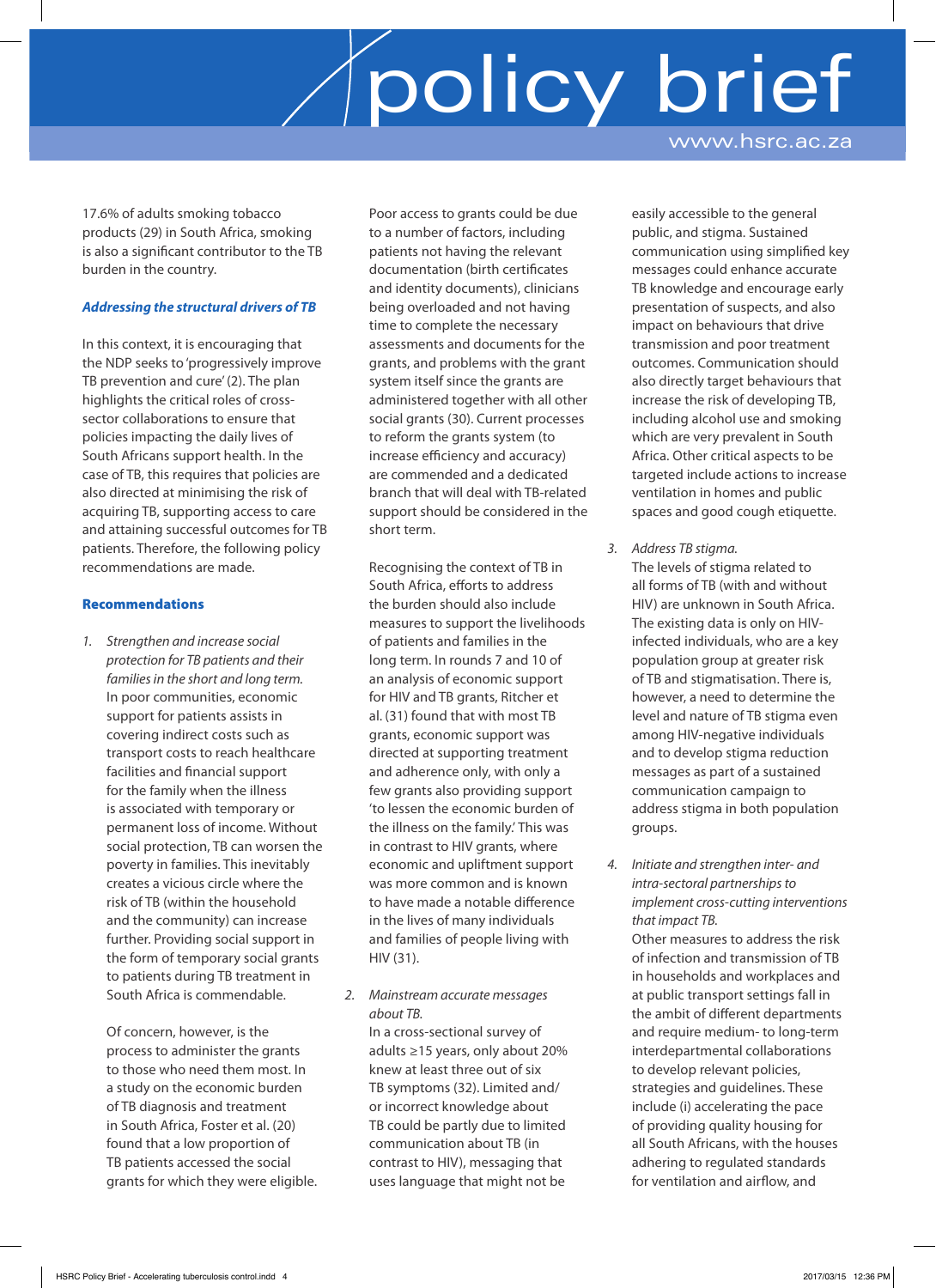(ii) improving ventilation in public transport. This requires innovations that are compliant with international and national vehicle manufacturing and/or modification standards.

The eradication of TB in South Africa requires a paradigm shift, as advocated in the Global Plan to End TB 2016–2020 (2), and thus extensive efforts within and beyond the health sector because medical interventions alone will not succeed. The excellent national and international frameworks pertaining to TB and health in general present a poignant opportunity for addressing the structural drivers of TB. Therefore, despite the formidable challenges posed by TB in South Africa, swift efforts to address the structural issues can drastically reduce the TB burden.

## **References**

- 1. South African National AIDS Council *National Strategic Plan on HIV, STIs and TB 2012–2016*. http:/ / www. gov.za/sites/www.gov.za/files/ national%20strategic%20plan%20 on%20hiv%20stis%20and%20tb\_0. pdf
- 2. Ortblad KF, Salomon JA, Bärnighausen T, Atun R (2015) Stopping tuberculosis: A biosocial model for sustainable development. *Lancet* 386: 2354–2362
- 3. Stop TB Partnership (2016) *UNOPS. The paradigm shift 2016–2020: Global plan to end TB*. http:/ / www.stoptb. org/assets/documents/global/plan/ Global Plan To End TB\_The Paradigm Shift\_2016-2020\_StopTBPartnership. pdf
- 4. National Planning Commission, South Africa *Our future make it work: National development plan 2030*. http://www.gov.za/sites/www.gov. za/files/NDP-2030-Our-future-makeit-work\_r.pdf
- 5. World Health Organisation *The END TB strategy*. http:/ / www.who.int/ tb/ strategy/end-tb/en/
- 6. World Health Organisation Strategic and Technical Advisory Group for TB (2015) *Use of high burden country lists for TB by WHO in the post-2015 era (discussion paper)*. Geneva: WHO. http://www.who.int/tb/ publications/ global\_report/high\_ tb\_burdencountrylists2016-2020. pdf?ua=1
- 7. World Health Organisation (2016) *Global tuberculosis report 2016*. http:/ / apps.who.int/iris/bitstream/10665/ 250441/1/9789241565394-eng. pdf?ua=1
- 8. World Health Organisation (2015) *Global tuberculosis report 2015*. http:/ / apps.who.int/iris/bitstream/10665/ 191102/1/9789241565059\_eng.pdf
- 9. Statistics South Africa (2015) Morbidity and mortality patterns among the youth of South Africa, 2013. Pretoria. http://www.statssa.gov.za/ publications/ Report-03-09-12/ Report-03-09-122013.pdf
- 10. Murray CJL, Ortblad KF, Guinovart C, et al. (2014) Global, regional, and national incidence and mortality for HIV, tuberculosis, and malaria during 1990–2013: A systematic analysis for the Global Burden of Disease Study 2013. *Lancet* 384: 1005–1070
- 11. Lönnroth K , Castro KG, Chakaya JM, Chauhan LS, Floyd K, Glaziou P & Raviglione MC (2010) Tuberculosis control and elimination 2010–50: Cure, care, and social development. *Lancet* 375: 1814–1829
- 12. Ataguba JE, Akazili J & McIntyre D (2011) Socioeconomic-related health inequality in South Africa: Evidence from general household surveys. *International Journal for Equity in Health* 10(1): 48
- 13. City of Cape Town (2013) *City of Cape Town: 2011 Census suburb Khayelitsha*. http:/ / www. capetown.gov.za/en/stats/

2011CensusSuburbs/2011\_Census\_ CT\_Suburb\_Khayelitsha\_Profile.pdf

- 14. Andrews JR, Morrow C & Wood R (2013) Modeling the role of public transportation in sustaining tuberculosis transmission in South Africa*. American Journal of Epidemiology* 177: 556–561
- 15. World Health Organisation (2013) *Global tuberculosis report 2013*. http://apps.who.int/iris/bitstream/ 10665/91355/1/9789241564656 eng.pdf
- 16. Wood R, Lawn SD, Johnstone-Robertson S & Bekker L (2011) Tuberculosis control has failed in South Africa: Time to reappraise strategy. *South African Medical Journal* 101: 111–114
- 17. Raviglione M, Harries A, Msika R, Wilkinson D & Nunn P (1997) Tuberculosis and HIV: Current status in Africa. *AIDS* 11(Suppl B): S115– S123
- 18. Shisana O, Rehle T, Simbayi LC, Zuma K, Jooste S, Zungu N, Labadarios D, Onoya D, et al. (2014) *South African National HIV Prevalence, Incidence and Behaviour Survey, 2012*. Cape Town: HSRC Press
- 19. Foster N, Vassall A, Cleary S, Cunnama L, Churchyard G & Sinanovic E (2015) The economic burden of TB diagnosis and treatment in South Africa. *Social Science & Medicine* 130: 42–50
- 20. Naidoo P, Van Niekerk M, Du Toit E, Beyers N & Leon N (2015) Pathways to multidrug-resistant tuberculosis diagnosis and treatment initiation: A qualitative comparison of patients' experiences in the era of rapid molecular diagnostic tests. *BMC Health Services Research* 15: 488
- 21. Murray EJ, Bond VA, Marais BJ, Godfrey-Faussett P, Ayles H & Beyers N (2013) High levels of vulnerability and anticipated stigma reduce the impetus for tuberculosis diagnosis in Cape Town, South Africa. *Health Policy and Planning* 28: 410–418